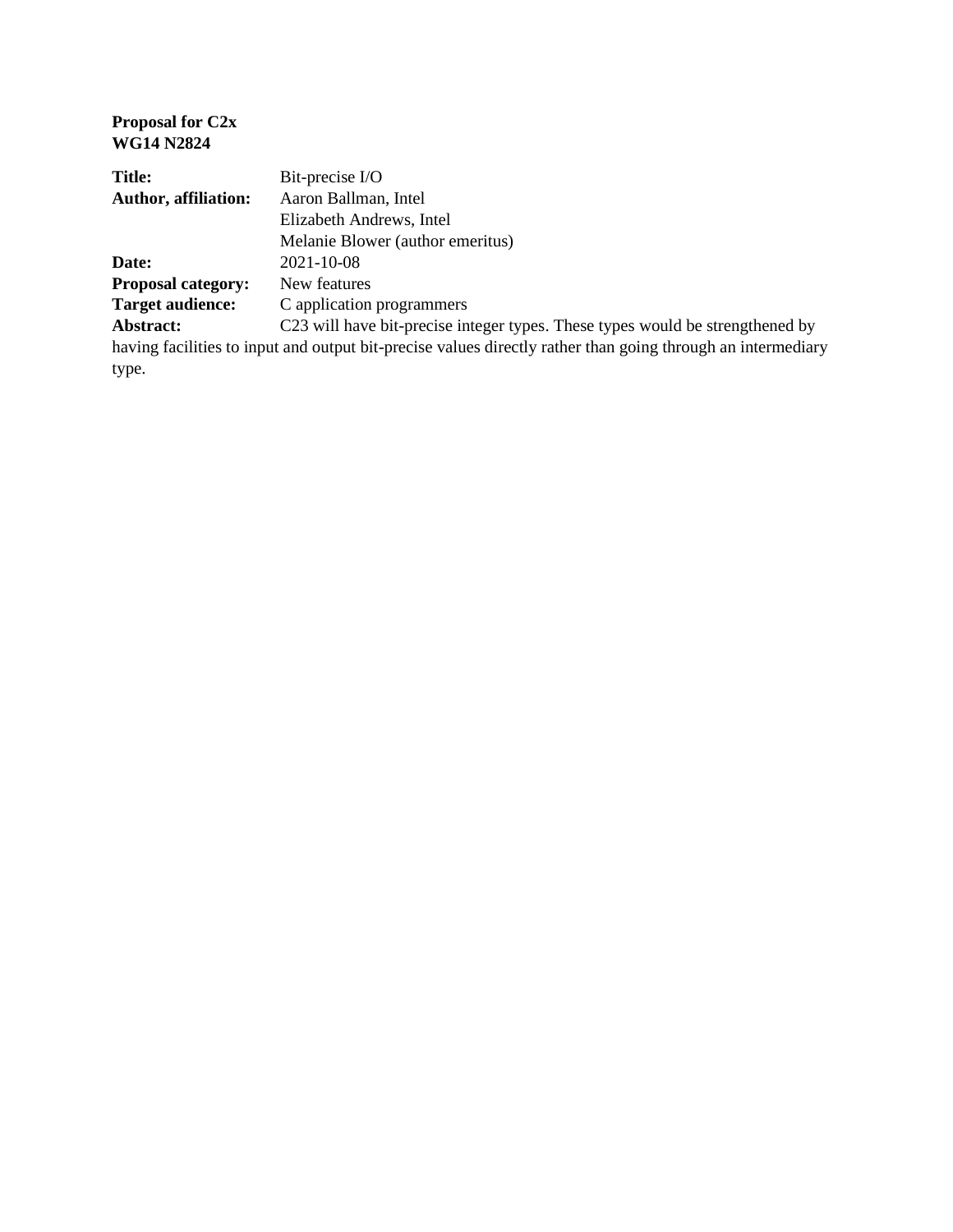# Bit-precise I/O

Reply-to: Aaron Ballman (aaron@aaronballman.com) Document No: N2824 Date: 2021-10-08

#### Summary of Changes

N2824

• Original proposal, split off from N2590

#### Introduction and Rationale

C23 will have a new bit-precise integer type that can represent signed or unsigned arbitrary-precision integer values. However, it currently lacks a facility for writing such values to an output stream or reading them from an input stream.

The strfrom\* family of functions are used to convert a value into a string but would be inappropriate to use for bit-precise integer objects. Instead, the function signature would have to accept a void  $*$  which points to the  $BittInt(N)$ , an integer to specify the bit-width N, and information about the sign, which would be a novel signature for the family of functions.

In some cases, the user can judiciously use explicit casts when calling an I/O function like  $print$ , but there are two major pitfalls with this approach: forgetting to add the explicit cast will always result in undefined behavior due to type mismatches (integer promotion does not provide a safety net), and the cast will only work if the destination type can represent the bit-precise value (and so is not viable for bitprecise integer types wider than intmax t/uintmax t).

Based on the work done for the specific-width length modifier that was adopted in C23 from N2680, we propose a new length modifier, wb, which must be followed by an integer *N* to describe that the corresponding argument is a  $B$   $B$ itInt of width *N*. The signedness of the argument's type is determined by the conversion specifier. A new format specifier for the \_BitInt type is required because \_BitInt is not converted during default argument promotion, so the exact type and width are required when calling va arg to interpret the BitInt(N) value. It would not be appropriate to reuse the wN specifier because BitInt(N) and intN t are distinct types.

### Proposed Straw Polls

We would like bit-precise integer types to be supported by existing I/O facilities in C23. To that end, we would like to poll the following:

*Does WG14 wish to adopt NXXXX into C23?*

#### Proposed Wording

The wording proposed is a diff from WG14 N2596 with WG14 N2763 and WG14 N2680 applied. Green text is new text, while red text is deleted text.

Modify 7.21.6.1p7 to add a new bullet after the wf*N* modifier: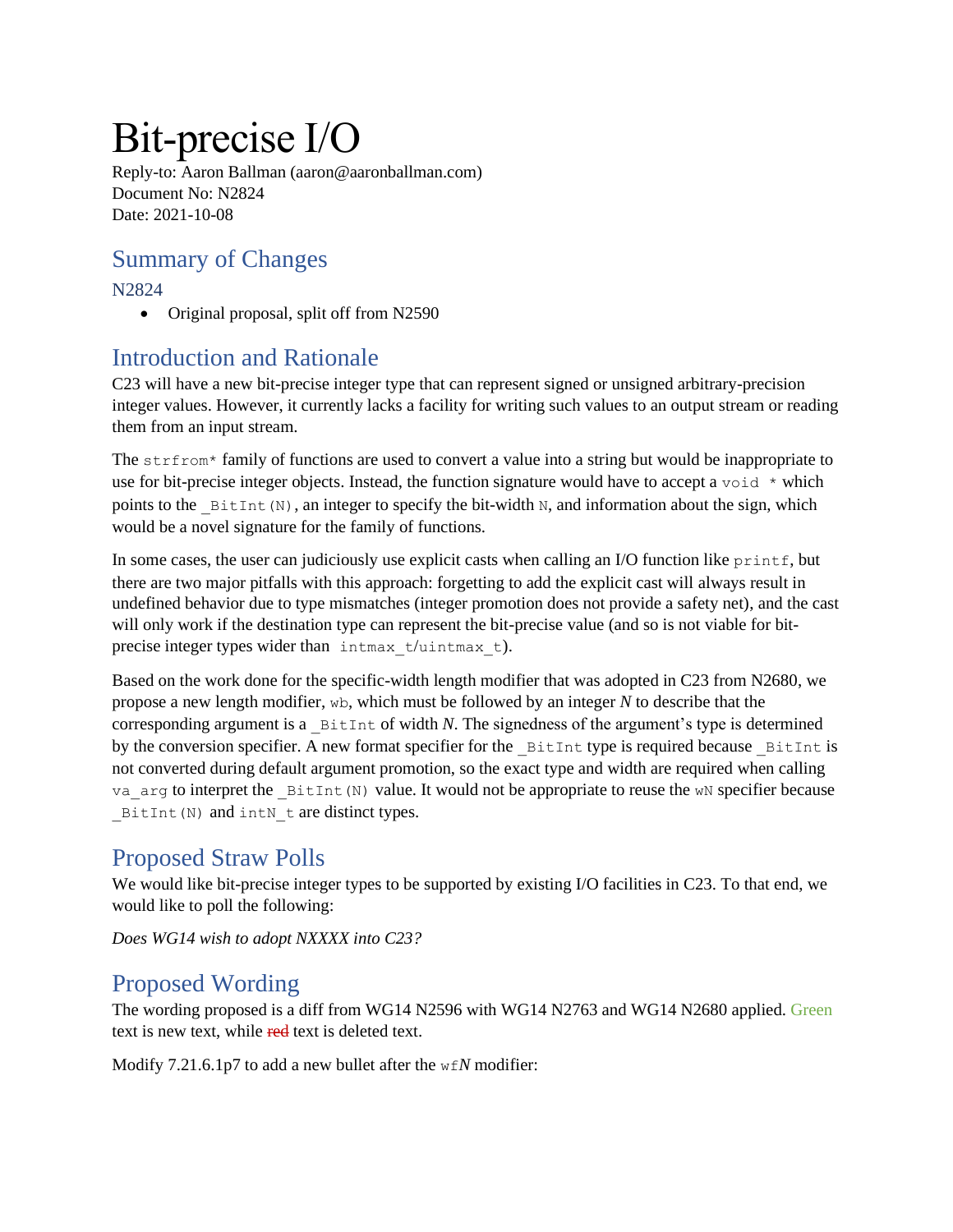wb*N* Specifies that a following d, i, o, u, x, or X conversion specifier applies to a bit-precise integer argument with a width N where N is a positive decimal integer with no leading zeros; or that a following n conversion specifier applies to a pointer to a signed bit-precise integer argument with a width of N bits. All values of N less than or equal to BITINT\_MAXWIDTH (5.2.4.2.1) shall be supported. It is implementation-defined if values greater than BITINT\_MAXWIDTH are supported.

Modify 7.21.6.1p8: *Drafting note: this resolves confusion over whether* int *is meant syntactically or not; given that* long long int *is a distinct type from* int*, yet is already supported via* %lld*, we assume that this an editorial change.*

d, i The  $\frac{1}{2}$  The  $\frac{1}{2}$  The  $\frac{1}{2}$  The  $\frac{1}{2}$  integer argument is converted...

o, u, x,  $X$  The unsigned integer argument is converted...

Modify 7.22.6.2p11 to add a new bullet after the wf*N* modifier:

wb*N* Specifies that a following d, i, o, u, x, X, or n conversion specifier applies to an argument which is a pointer to a bit-precise integer with a width N where N is a positive decimal integer with no leading zeros. All values of N less than or equal to BITINT\_MAXWIDTH (5.2.4.2.1) shall be supported. It is implementation-defined if values greater than BITINT\_MAXWIDTH are supported.

#### Modify 7.29.2.1p7 to add a new bullet after the wf*N* modifier:

wb*N* Specifies that a following d, i, o, u, x, or X conversion specifier applies to a bit-precise integer argument with a width N where N is a positive decimal integer with no leading zeros; or that a following n conversion specifier applies to a pointer to a signed bit-precise integer argument with a width of N bits. All values of N less than or equal to BITINT\_MAXWIDTH (5.2.4.2.1) shall be supported. It is implementation-defined if values greater than BITINT\_MAXWIDTH are supported.

Modify 7.29.2.1p8: *Drafting note: this resolves confusion over whether* int *is meant syntactically or not; given that* long long int *is a distinct type from* int*, yet is already supported via* %lld*, we assume that this an editorial change.*

d, i The  $\frac{1}{2}$  The  $\frac{1}{2}$  integer argument is converted...

o, u, x,  $X$  The unsigned integer argument is converted...

Modify 7.29.2.2p11 to add a new bullet after the wf*N* modifier:

wb*N* Specifies that a following d, i, o, u, x, X, or n conversion specifier applies to an argument which is a pointer to a bit-precise integer with a width N where N is a positive decimal integer with no leading zeros. All values of N less than or equal to BITINT\_MAXWIDTH (5.2.4.2.1) shall be supported. It is implementation-defined if values greater than BITINT\_MAXWIDTH are supported.